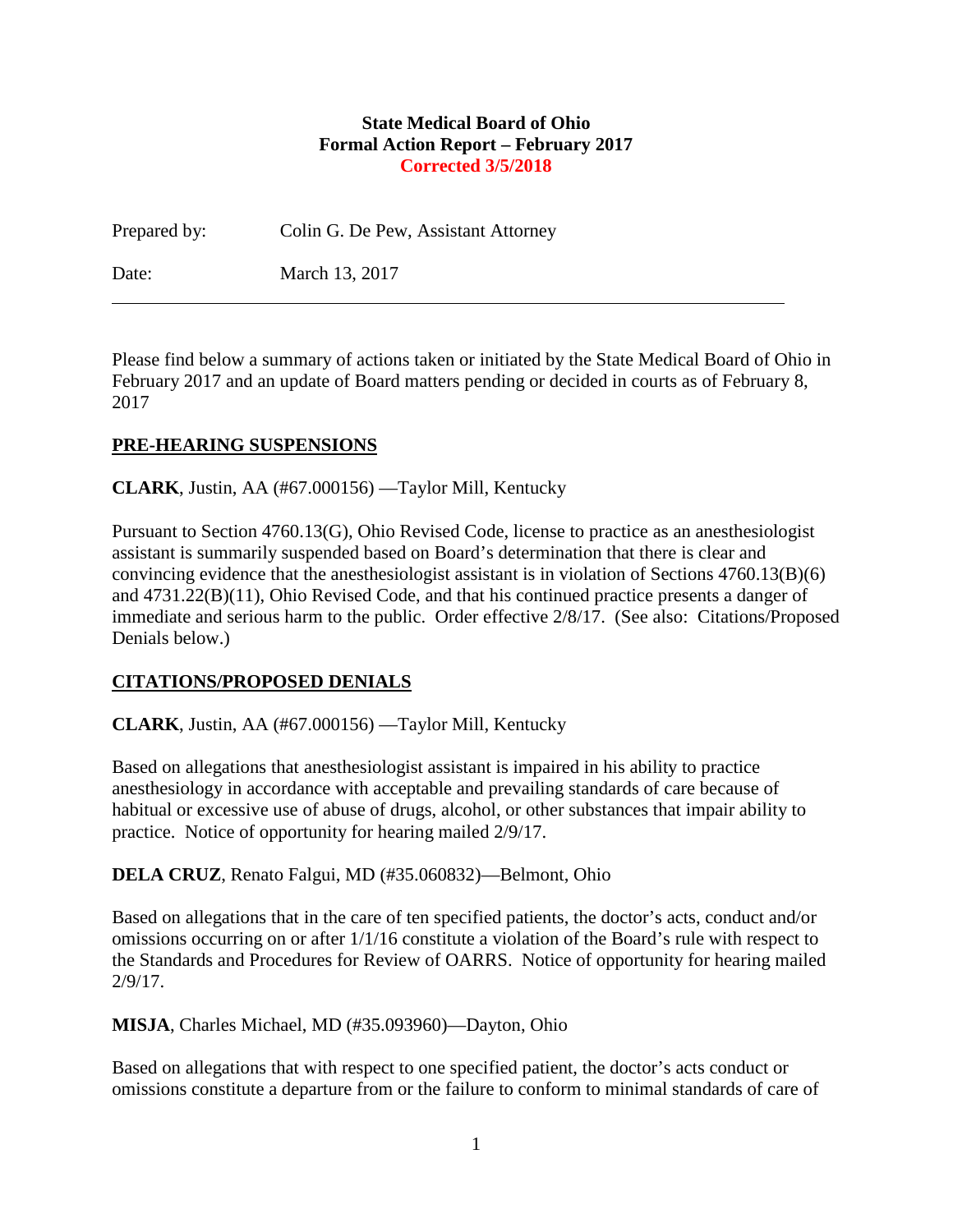similar practitioners under the same or similar circumstances; and that the doctor failed to maintain minimal standards applicable to the selection or administration of drugs, or failed to employ acceptable scientific methods in the selection of drugs or other modalities for treatment of disease; and that the doctor failed to enter into a standard care arrangement with a clinical nurse specialist, certified nurse-midwife, or certified nurse practitioner with whom the doctor is in collaboration, or failed to fulfill the responsibilities of collaboration after entering into a standard care arrangement. Notice of opportunity for hearing mailed 2/9/17.

**VANDEN EYNDEN**, Alyssa Colleen, MT applicant—Cincinnati, Ohio

Based on allegations that the massage therapist applicant failed to cooperate with an investigation of the Board. Notice of opportunity for hearing mailed 2/9/17.

# **FINAL ORDERS**

**SMITH,** Dallas Aaron, MD (#35.074750) — High Point, North Carolina

Medical license reprimanded. Based on prior action by the Virginia Board of Medicine that issued an Amended Order in which it reprimanded Dr. Smith regarding his review and interpretation of mammograms and/or breast ultrasounds for approximately five patients. Order effective 2/9/17

**EHLINGER**, Thomas Michael, MD (#35.090749) — Columbus, Indiana

Certificate to practice medicine and surgery revoked. Based on prior action by the Washington Medical Quality Assurance Commission accepted by the doctor's Stipulation to Informal Disposition wherein the doctor agreed not to renew, attempt to renew, or apply to reactivate his license to practice in the state of Washington because of the doctor's non-compliance with Washington Physicians Health Program behavioral health monitoring agreement. Order effective 2/9/17. (Journal Entry-No Hearing Requested).

**GROSS**, Elizabeth J., PA (#50.002874RX)—Columbus, Ohio

Certificate to practice as a Physician Assistant suspended for an indefinite period of time, but not less than 1 year from 3/6/2016. Based on the finding that the physician assistant violated her January 2016 Step I Consent Agreement due to relapse and that physician was impaired in her ability to practice according to acceptable and prevailing standards of care because of habitual use or abuse of drugs or alcohol, a violation of Sections 4730.25(B)(20) and 4730.25(B)(5), respectively, of the Ohio Revised Code. Order effective 2/9/17.

**MASSOUH**, Marwan, MD (#35.056179) —Fairview Park, Ohio

Certificate to practice medicine and surgery reprimanded. Based on the doctor's plea of guilty in the United States District Court for the Northern District of Ohio, to one count of Misbranding, a Class A misdemeanor, when he purchased and used foreign oncology drugs that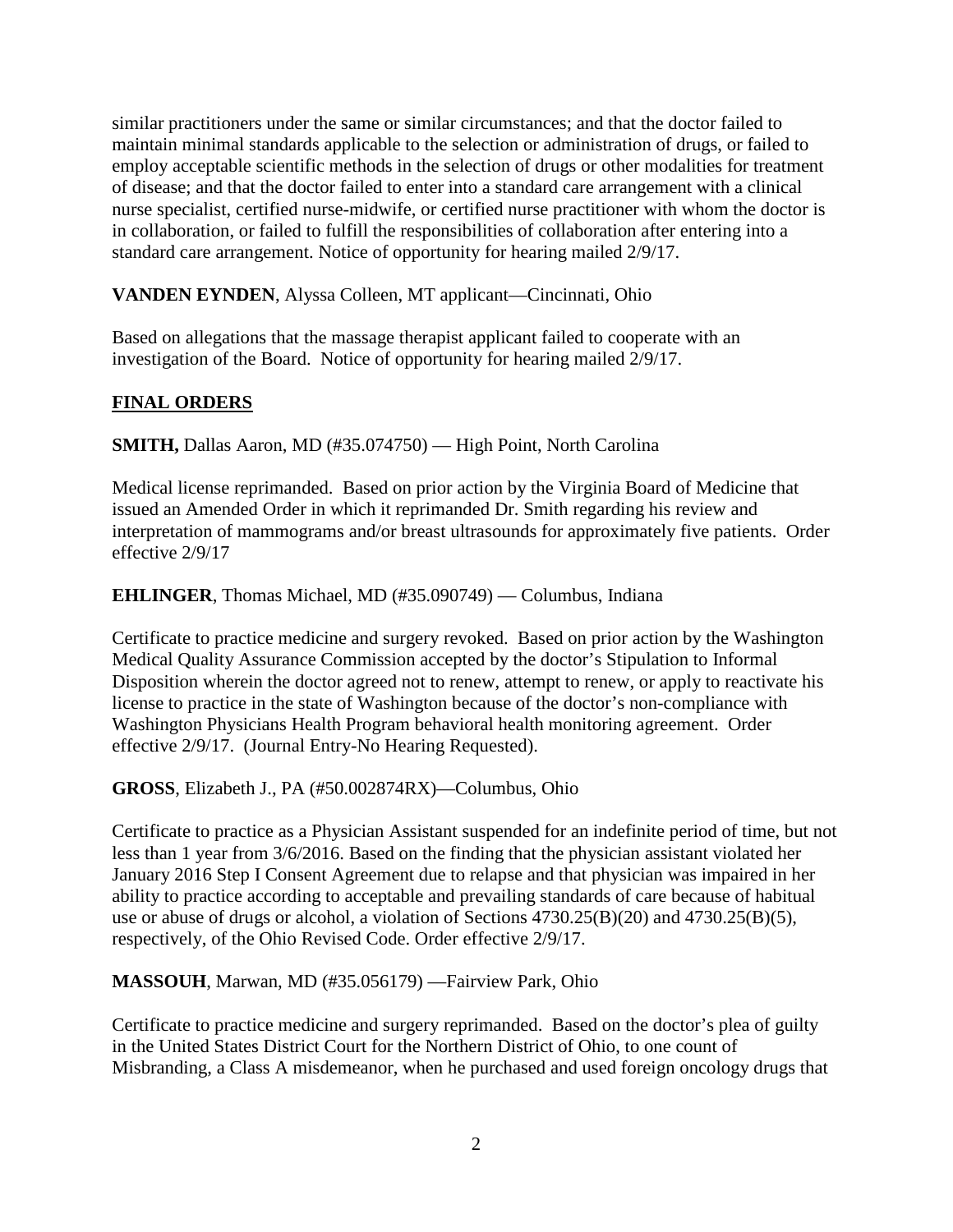were not approved by the FDA. Order effective 2/9/17. (Order entered pursuant to 11/8/16 remand from the Franklin County Court of Common Pleas.)

**ULEE**, Michelle Kathleen, MT (#33.019043)—Loveland, Ohio

License to practice massage therapy permanently revoked. Based on the finding that the massage therapist failed to cooperate in a Board investigation, including failing to comply with a subpoena or order and to answer truthfully a question presented by the Board. Order effective 2/21/17. (Journal Entry – No hearing requested).

# **VOLUNTARY SURRENDERS/RETIREMENTS/WITHDRAWALS**

**DASARI**, Subbarao Venkata, MD (#35.085033) —Fort Wayne, Indiana

Permanent revocation of certificate to practice medicine and surgery authorized by physician in lieu of formal disciplinary proceedings pursuant to Section 4731.22(B)(19), Ohio Revised Code. Agreement effective 2/8/17.

**KILL,** Evan Marcus Lavon, MT (#33.022645)—Bryan, Ohio

Permanent revocation of certificate to practice massage therapy authorized by massage therapist in lieu of formal disciplinary proceedings pursuant to Section 4731.22(B)(9), and 4731.22(B)(10), Ohio Revised Code. Agreement effective 2/8/17.

**LAKE**, Kevin B., DO (#34.005855)—Columbus, Ohio

Permanent revocation of certificate to practice osteopathic medicine and surgery authorized by physician in lieu of formal disciplinary proceedings pursuant to Section 4731.22(B)(9), Ohio Revised Code. Agreement effective 2/13/17.

**MECHENBIER,** James Arthur, MD (#35.032588)—Columbus, Ohio

Voluntary permanent retirement of certificate to practice medicine and surgery authorized by doctor in lieu of further investigation or formal disciplinary proceedings pursuant to Section 4731.22(B)(19), Ohio Revised Code. Agreement effective 2/8/17.

**VILLALBA**, Abdon Enrique, MD (#35.027126) —Silver Lake, Ohio

Voluntary permanent retirement of certificate to practice medicine and surgery authorized by doctor in lieu of further investigation or formal disciplinary proceedings pursuant to Section 4731.22(B)(19), Ohio Revised Code. Agreement effective 2/8/17.

## **CONSENT AGREEMENTS**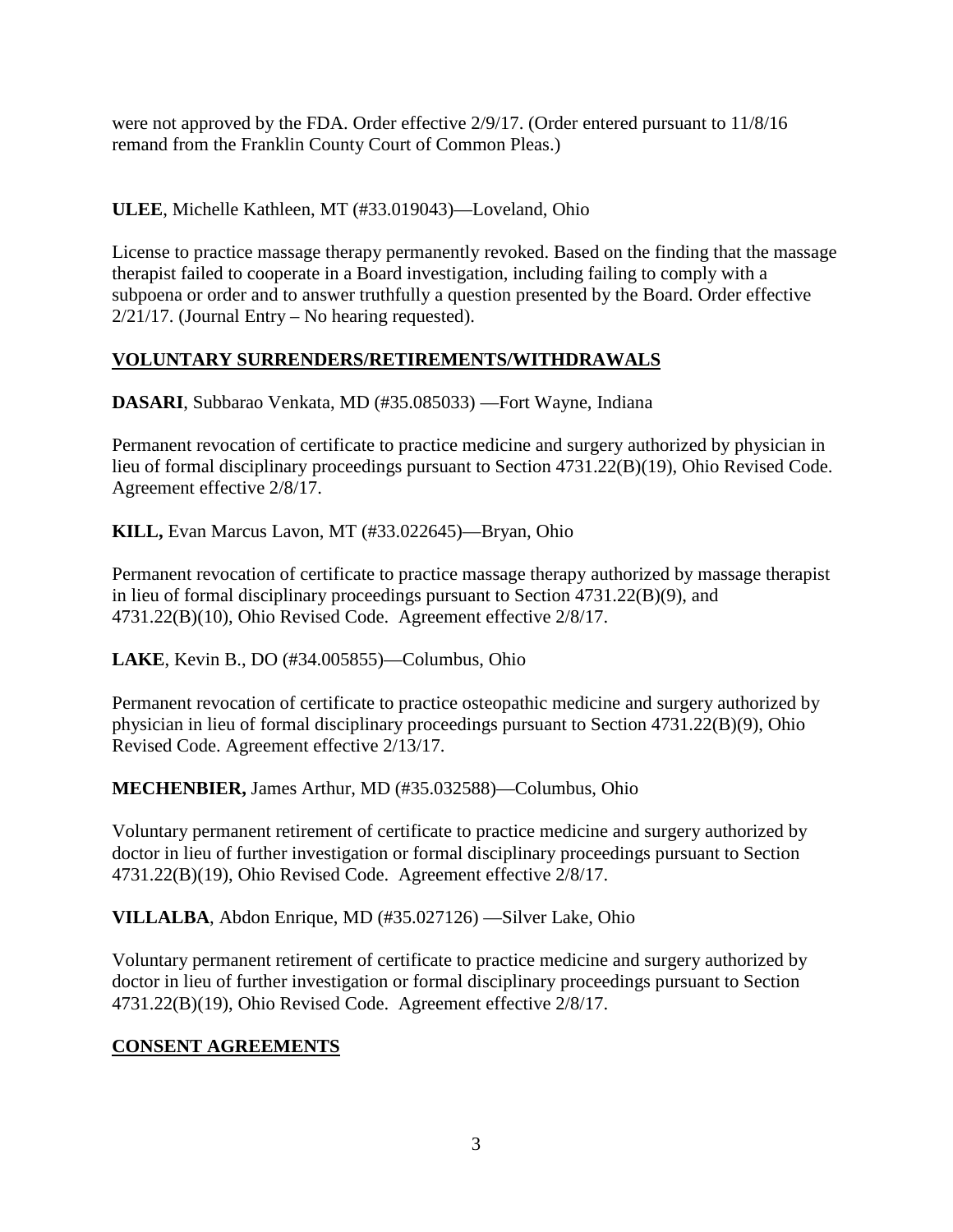### **ALAHAKOON**, Alex Tharinda, MD (#35.084175)—Columbus, Ohio

License to practice medicine and surgery reprimanded and subject to probationary terms, conditions and limitations for at least one year. Based on doctor's admission that his failure to inform his employer that he was taking shifts at another facility and would be unavailable for onsite services, individually and/or collectively, constitute making false, fraudulent, deceptive or misleading statements in the solicitation of advertising for patients; in relation to the practice of medicine and surgery, osteopathic medicine and surgery, podiatric medicine and surgery, or a limited branch of medicine; or in securing or attempting to secure any certificate to practice or certificate of registration issued by the board. Agreement effective 2/8/17. (See also; Dismissals).

### **BADII**, Roozbeh, MD (#35.127228) —McLean, Virginia

License to practice medicine and surgery reprimanded and subject to probationary terms, conditions and limitations for at least one year. Based on prior action by the Maryland State Board of Physicians which issued a reprimand on the doctor's license for pre-signing Schedule II Controlled Substance prescription forms. Agreement effective 2/8/17.

#### **BIEDERMANN**, Christina Marie, MT (#33.014336)—Sidney, Ohio

Certificate to practice massage therapy restored and suspended for a definite period of one hundred eighty days subject to interim monitoring terms and probationary monitoring terms for at least one year. Massage therapist subject to a monetary fine in the amount of \$500.00 to be paid within 30 days of the effective date of the agreement. Based on the massage therapist's admission that she practiced massage therapy for more than five years after her license expired. Agreement effective 2/8/17.

#### **BOLGER**, Paul Matthew, MD (#35.125336) —Davenport, Iowa

License to practice medicine and surgery permanently limited and restricted so that doctor shall not practice medicine in the state of Ohio through the use of any communication, including oral, written or electronic communication, while located outside the state. License also subject to probationary terms, conditions and limitations for at least three years. Based on prior action by the Iowa Board of Medicine which approved a Statement of Charges and Settlement Agreement, wherein the doctor failed to conform to the minimal standards of acceptable and prevailing practice of medicine when prescribing medications to multiple patients via telemedicine using electronic means, without having established a physician-patient relationship sufficient to establish an informed diagnosis and provided appropriate medical care. Agreement effective 2/8/17.

**KUNTZMAN**, Andrew J. MT (#33.006590)—Vandalia, Ohio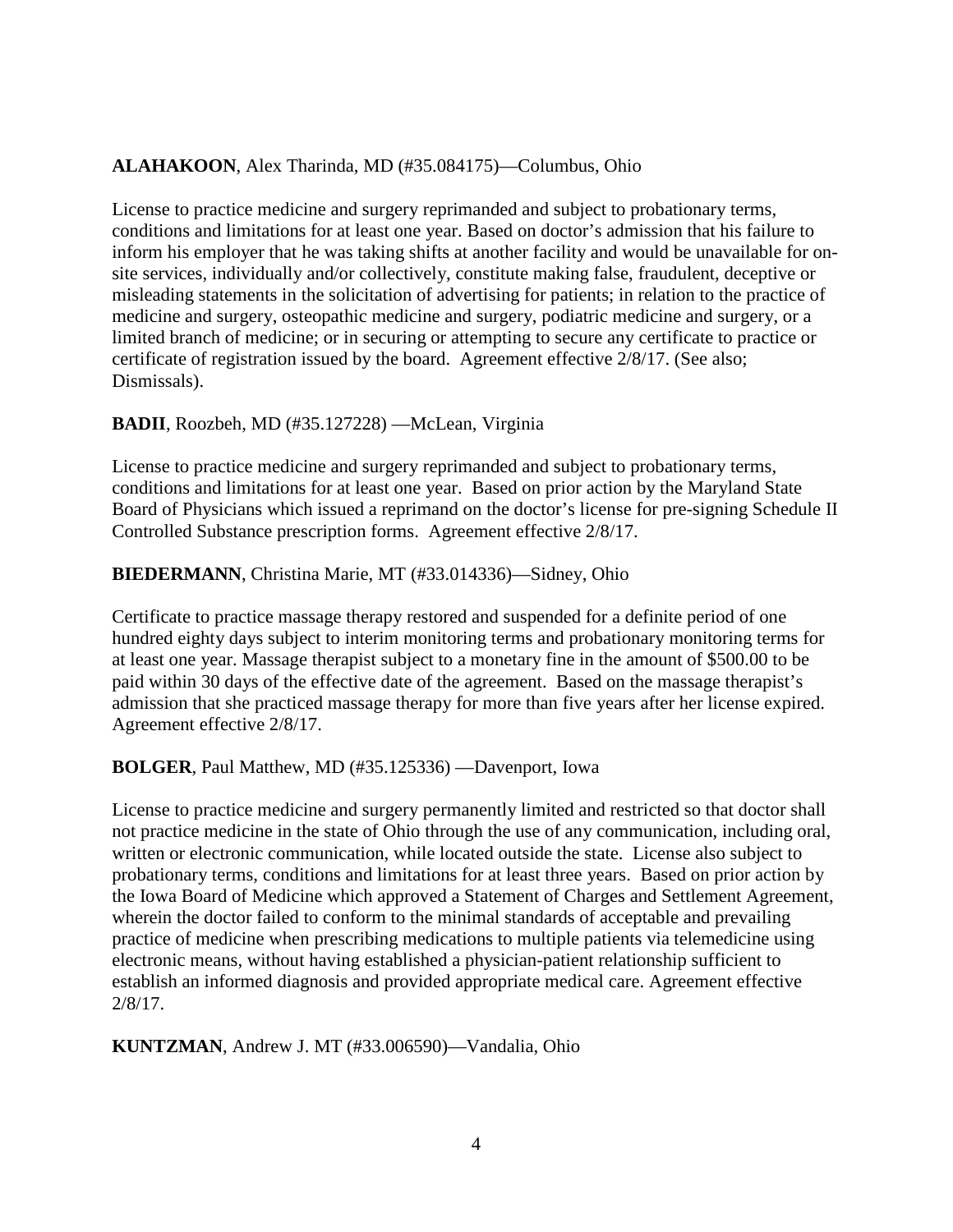Certificate to practice massage therapy restored and suspended for a definite period of one hundred eighty days subject to interim monitoring terms and probationary monitoring terms for at least one year. Massage therapist subject to a monetary fine in the amount of \$500.00 to be paid within 30 days of the effective date of the agreement. Based on the massage therapist's admission that he practiced massage therapy for more than eight years after his license expired, which constitutes a felony. Agreement effective 2/8/17.

**LAMPHEAR,** James George, MD (#35.083441) —Kailua, Hawaii

Certificate to practice medicine and surgery is reinstated, subject to probationary terms, conditions and limitations for at least one year. Based on doctor's admission that he has fulfilled the conditions for reinstatement as established by the May 2016 Consent Agreement. Agreement effective 2/8/17.

## **DISMISSALS**

**ALAHAKOON**, Alex Tharinda, MD (#35.084175)—Columbus, Ohio

Partial dismissal of the alleged violations set forth in the 7/8/15 Notice of Opportunity for Hearing, to wit: 4731.22(B)(8) and 4731.22(B)(10) of the Ohio Revised Code. Order effective 2/8/17.

# **PROBATIONARY REQUESTS AND MODIFICATIONS**

**ADAMS**, Stephanie Nicole, MT (#33.018238)—Wapakoneta, Ohio

Massage therapist's request for approval of a professional ethics course granted by vote of the Board on 2/8/17.

**BRUNO,** Patrick Lewis, MD (#35.096568)—Burton, Ohio

Doctor's request for approval of a modified practice plan a granted by vote of the Board on 2/8/17.

**DEMINT**, Franklin Donald, DO (#34.005493)—Kingston, Ohio

Doctor's request for approval of a modified practice plan and for approval of a new monitoring physician granted by vote of the Board on 2/8/17.

**ERICKSON**, Mary Jo-Ellen, MD (#35.073493)—Dayton, Ohio

Doctor's request for reduction in appearances before the Board from every three months to every six months and discontinuance of psychiatric treatment granted by vote of the Board on 2/8/17.

**HETZEL**, Lana M., MT (#33.009140)—Bucyrus, Ohio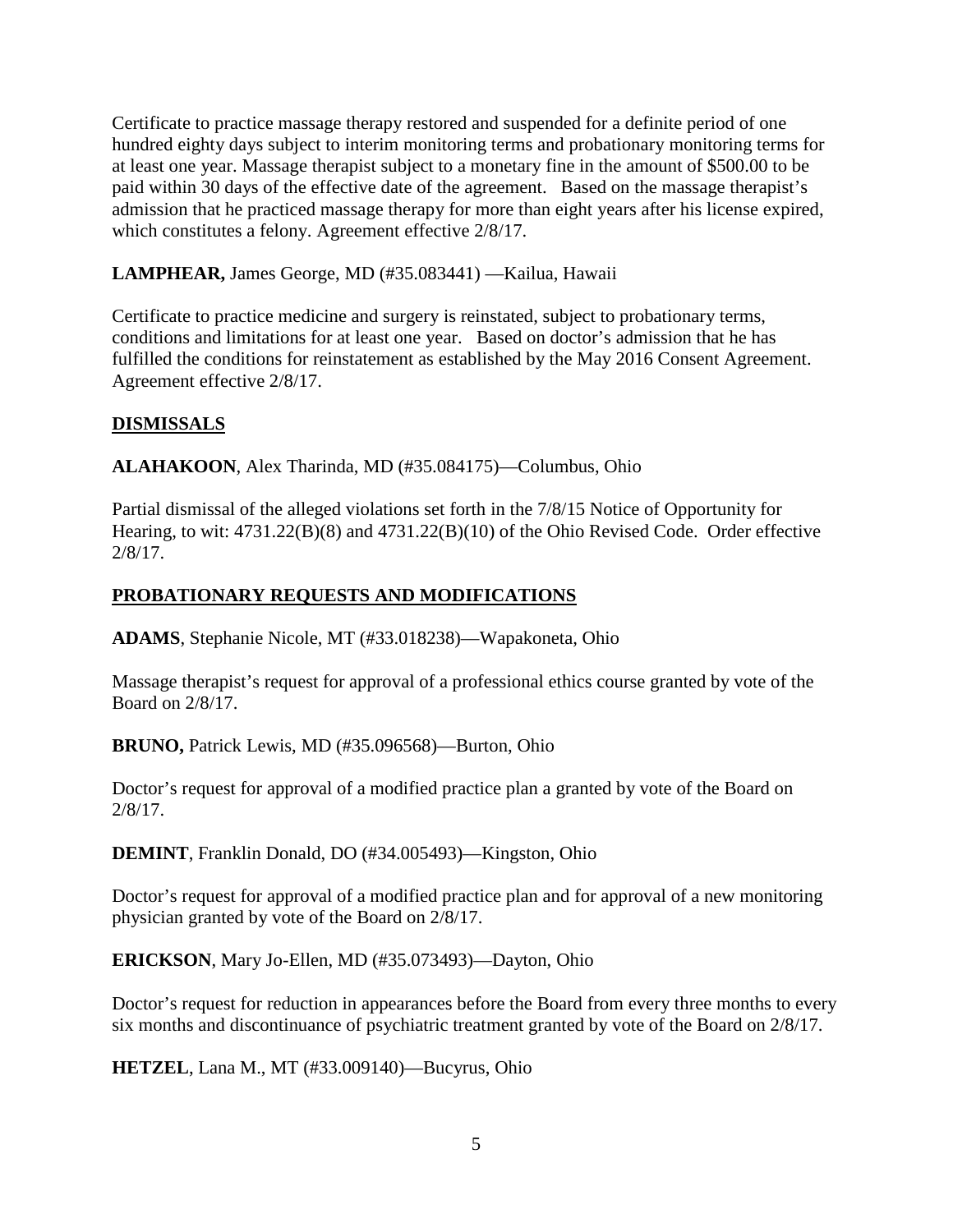Massage therapist's request for approval of a professional ethics and record course granted by vote of the Board on 2/8/17.

**PESA**, Nicholas Lawrence, MD (#35.095374) —Chagrin Falls, Ohio

Doctor's request for discontinuance of the controlled substance log requirement to keep drug logs granted by vote of the Board on 2/8/17.

**RIEL-GUZMAN**, Florencia A., MD (#35.037120)—Cincinnati, Ohio

Doctor's request for reduction in appearances before the Board from every six months to once per year granted by vote of the Board on 2/8/17.

**SWANSON**, Shannon Lee, DO (#34.008887) —East Springfield, Pennsylvania

Doctor's request for approval of a Medical Ethics Boundaries and Professionalism course granted by vote of the Board on 2/8/17.

**XIONG**, Yi, DO (#58.007571)—Cincinnati, Ohio

Doctor's request for approval of Medical Ethics and medical records course granted by vote of the Board on 2/8/17.

#### **PROBATION TERMINATED**

**DALLAS**, Anthony Vernon, Jr., MD (#35.097060) — Brentwood, Tennessee

Doctor's request for release from the terms of the 10/14/15 Board Order granted by vote of the Board on 2/8/17. Effective 2/26/17.

**SMITH**, Arthur Harry, MD (#35.083898)—Austintown, Ohio

Doctor's request for release from the terms of the 5/11/11 Board Order granted by vote of the Board on 2/8/17. Effective immediately.

**SUMMERS**, Christina Louise, MT (#33.021723)—Toledo, Ohio

Massage therapist's request for release from the terms of the 6/11/14 consent agreement granted by vote of the Board on 2/8/17. Effective immediately.

#### **REINSTATEMENTS**

**DUNCAN,** Philicia Suanna, MD (#35.126932)—Columbus, Ohio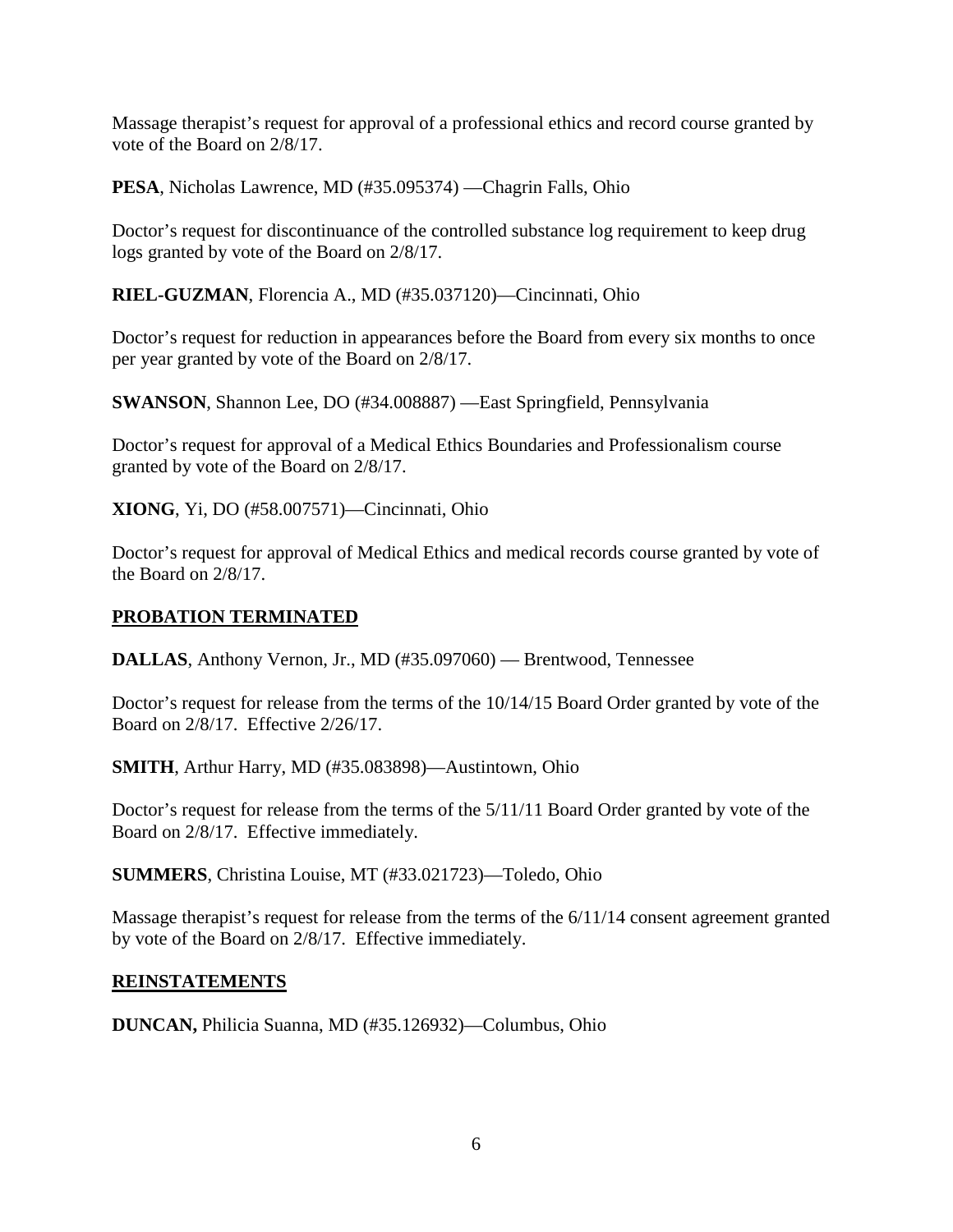Doctor's request for reinstatement of license to practice medicine and surgery granted by vote of the Board on 2/8/17 subject to probationary terms and conditions established by the 1/11/17 Board Order for at least five years. Effective immediately.

## **COURT ACTIONS**

**ANGERBAUER,** Steven R., MD. (MD Applicant) — New York, New York

Notice of appeal filed with the Franklin County Court of Appeals on 2/3/17 appealing the 1/5/17 Decision and Entry of the Franklin County Court of Common Pleas.

**PARROTT,** Cassandra, DO (#58.005272) — Cleveland Heights, Ohio

By order of the Supreme Court of Ohio dated 1/25/17, Appellant's motion to stay adjudication order is granted regarding a pending appeal from the Court of Appeals for Franklin County.

**SCHWARTZ,** Steven B. MD. (#35.093861)— Richmond, Virginia

Notice of appeal of the 1/11/17 Board Order filed with the Franklin County Court of Common Pleas on 1/23/17.

**SINGH,** Giridhar, MD (# 35. 072989)— Dublin, Ohio

Notice of appeal of the 1/11/17 Board Order filed with the Franklin County Court of Common Pleas on 1/28/17.

**STEGAWSKI, Christopher (# 35.044751) — Newport, Kentucky** 

Notice of appeal filed with the Franklin County Court of Appeals, 10<sup>th</sup> District, on 2/7/17 appealing the 1/4/17 Judgment Entry of the Franklin County Court of Common Pleas.

Please note that revocation and suspension Orders are not always effective immediately. If you have questions about effective dates or conditions governing a doctor's practice before a Board Order takes effect, please contact the office.

Ohio law permits appeal of a Board Order to the Franklin County Court of Common Pleas. Due to this possibility and the potential for a stay that might delay the imposition of a Board action, you may wish to contact us periodically to verify a given practitioner's licensure status.

Most current citation letters, Board Orders, consent agreements and voluntary surrenders or retirements are available on the Medical Board's website under "Licensee Profile and Status." If you have questions or need additional details about Citations, Board Orders, Consent Agreements, or Court Actions, please contact the Case Control Office. If you have questions